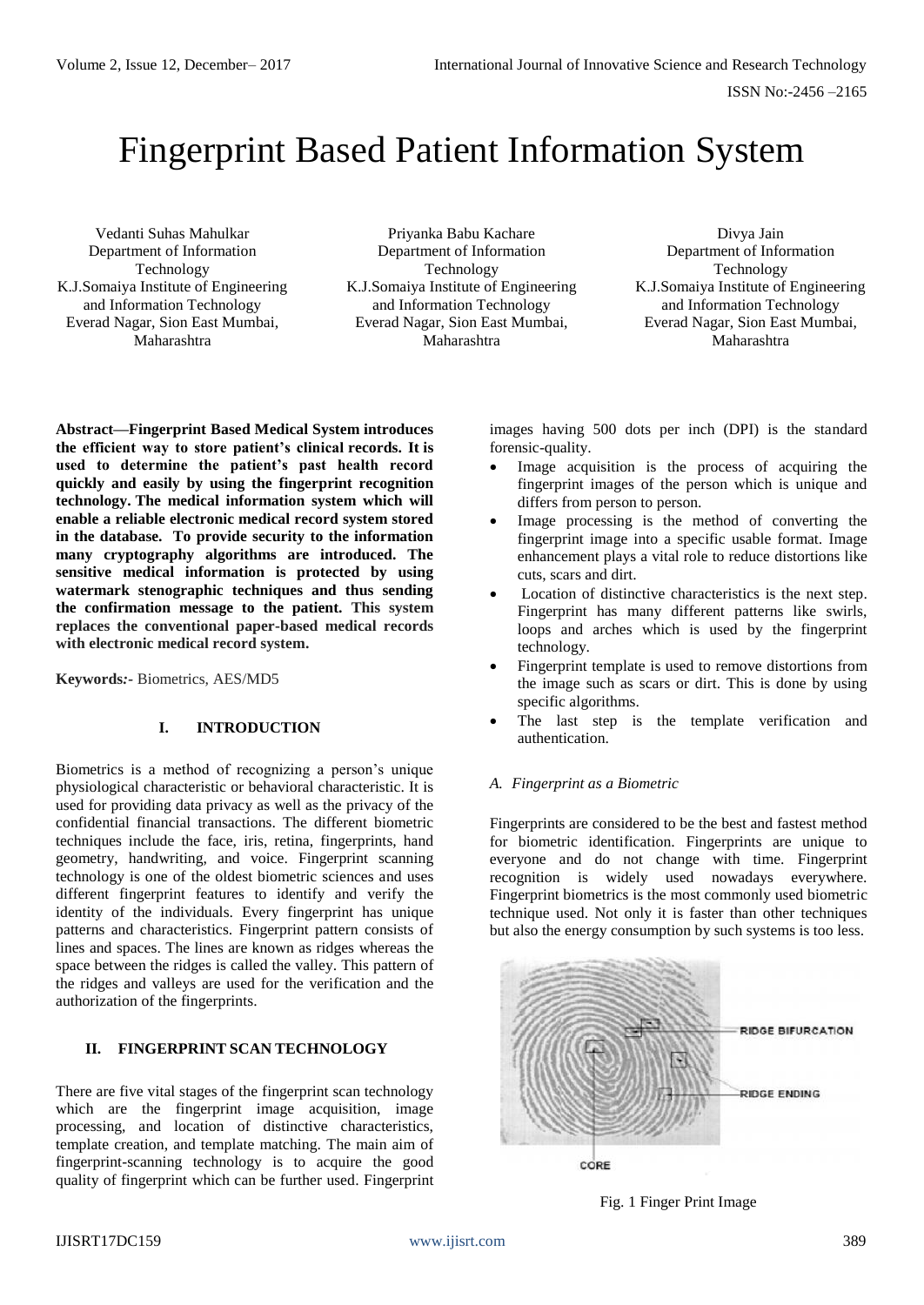Everyone has unique fingerprints across individuals, and across fingers of the same individual. Traditionally, fingerprint patterns were taken by the ink impression on the paper which was then matched and verified. The electronic era has ushered in a range of compact sensors that provide digital images of these patterns. Mouse and keyboards computer peripherals act like the sensor which is used to incorporate the data into the computer, thus making the mode of identification a very attractive proposition thus authenticating the fingerprint based system.

## *B. Techniques of Matching Fingerprints*

The different techniques of fingerprint matching include:

- 1) Correlation-based matching: Two fingerprint images are superimposed and the relationship among consequent pixels is computed for different alignments like different displacements and rotations.
- 2) Minutiae-based matching: It is one of the most used techniques. Minutiae is taken from two different fingerprints and is then stored in the 2-D plane in the form of different sets of points. This technique is to match the candidate fingerprint with the template fingerprint image template.
- 3) Pattern-based matching: It is used to match the patterns such as whorl, loop, and arch from the previously stored fingerprint templates. Pattern-based matching algorithms use the central point from the image and compare the stored image with the fingerprint image of the candidate. We have implemented a minutiae-based matching technique. This approach has been intensively studied, also is the backbone of the currently available fingerprint recognition products.

#### **III. SYSTEM ARCHITECTURE**

To develop an ease system in the medical field, we are developing such a system. In this, there will be a doctor and a patient. When the patient visits the doctor for the  $1<sup>st</sup>$  time, the doctor will make registration of the patient by using his fingerprint. The registration form contains the basic details of the patients and along with that some other details like blood group, sugar level, applying for medical claim allergies present or absent, etc. Next time when the patient visits the doctor, the doctor will scan his fingerprint, based on his fingerprint his details will be retrieved from the system. The doctor can view the patient previous reports, upload new reports to the system, these report details will be sent in the email of the patient. The data which is stored in the database stored in encrypted format. For the encryption of data, we will be using AES/MD5 ALGORITHM. The doctor can generate the analysis graph of the patient based on the report of the patient.





## **IV. ALGORITHM USED**

#### *A. AES Algorithm*

Nowadays, Advanced Encryption Standard (AES) is the most popularly used symmetric encryption algorithm. It is about six times faster than triple DES.

A replacement for DES was needed as its key size was too small. Triple DES was designed to overcome this drawback but it was found slow.

The features of AES are as follows −

- Symmetric key symmetric block cipher
- 128-bit data, 128/192/256-bit keys
- Stronger and faster than Triple-DES
- Provide full specification and design details
- Software implementable in C and Java

## *B. MD5 Algorithm*

The MD5 is a one-way hashing cryptographic [algorithm.](http://whatis.techtarget.com/definition/algorithm) The MD5 algorithm was designed to authenticate the digital signatures. It takes the message of any length as input and returns a fixed 128-bit message as the output. In order to authenticate the digital signature, the algorithm compresses the large files before encrypting it with the private key.MD5 is used to protect the errors from the data.

## **V. FEASIBILITY STUDY**

The very first phase of any system developing life cycle is the preliminary investigation. The feasibility study is a major part of this phase. A measure of how beneficial or practical the development of the information system would be to the organization is the feasibility study.

The feasibility of the development software can be studied in terms of the following aspects:

- Operational Feasibility.
- Technical Feasibility.
- Economical Feasibility.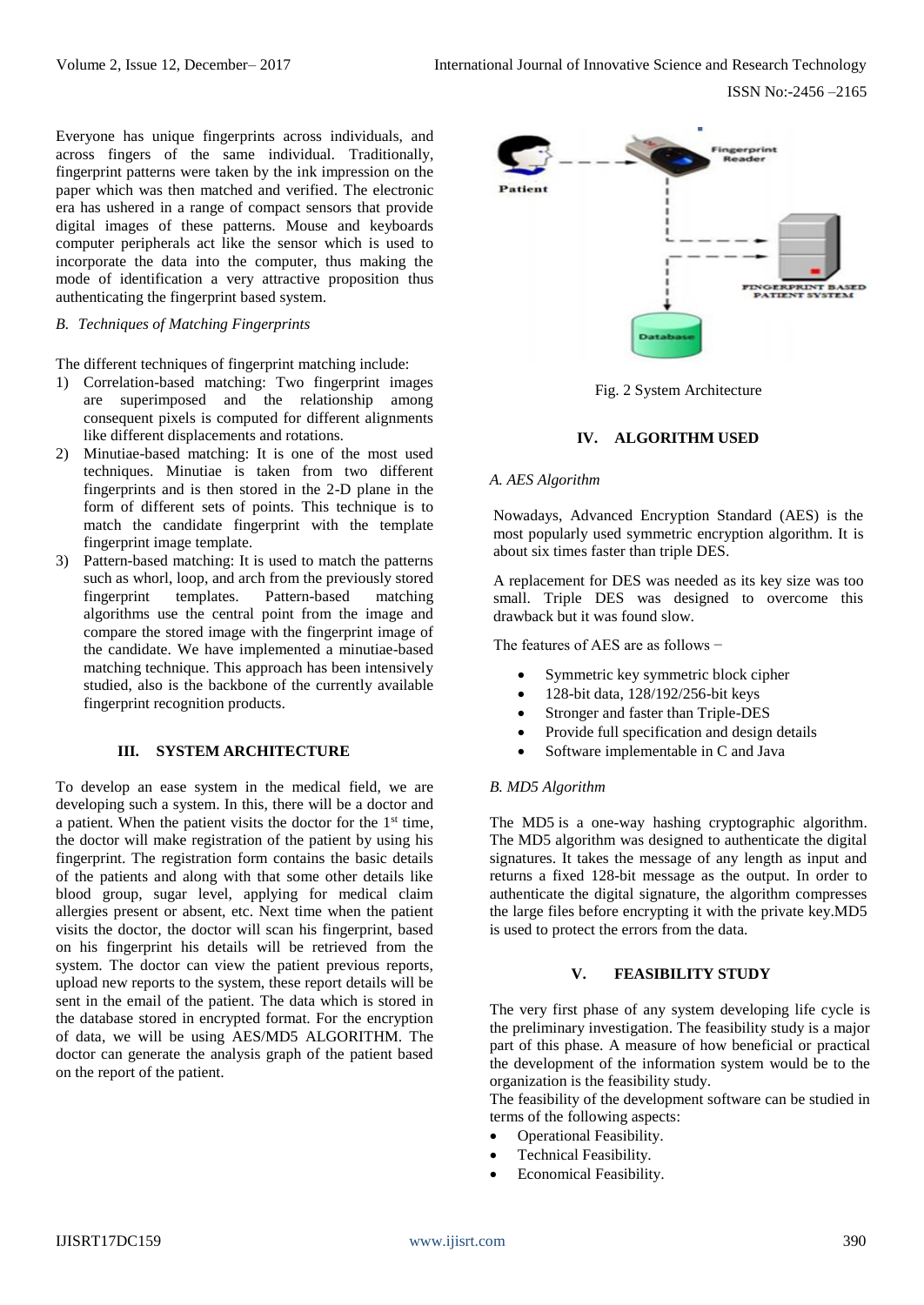## *A. Operational Feasibility*

The Application will reduce the time consumed to maintain manual records and is not tiresome and cumbersome to maintain the records. Hence operational feasibility is assured.

# *B. Technical Feasibility*

Hardware Requirements:

- 1.66 GHz Pentium Processor or Intel compatible processor
- 1 GB RAM.
- **Internet Connectivity**
- 80 MB hard disk space

## *C. Economical Feasibility*

Economic feasibility of the application will be determined by:

- The Application will reduce a lot of labor work. Hence the Efforts will be reduced.
- Our Application will reduce the time that is wasted in manual processes.
- The storage and handling problems of the registers will be solved.

## **VI. FINGERPRINT MODULE SPECIFICATION**

This is a fingerprint sensor module with TTL UART interface. The user can store the fingerprint data in the module and can configure it in 1:1 or 1: N mode for identifying the person. The fingerprint module can directly interface with 3v3 or 5v Microcontroller. A level converter (like MAX232) is required for interfacing with PC.



Fig.3 Fingerprint Senor

## **VII. FUNCTIONAL AND NON-FUNCTIONAL REQUIREMENTS**

 *A. Functional Requirement:*

- Administrator should have access to all details of the system.
- Administrator will train the system and generate rulesset.
- Administrator will doctor into the system.
- User can register into the system.
- User can login into system anytime and give input to system as symptoms
- The system will check the symptoms in the rules-set generated by the administrator during the time of training.
- After that, the system will predict the disease and give the result to the user. Along with disease, the system will also predict the medicines for that particular disease and precautions for that disease which are necessary to be taken by the user.

#### *B. Non-Functional Requirements*

- The system should provide the accurately estimated output to the user.
- The system should be able to increase the efficiency and performance of prediction results.
- The system should allow the user to access information anywhere and anytime.

## **VIII. ADVANTAGES AND DISADVANTAGES**

#### *A. Advantages:*

- Unique- Everyone has the different and unique fingerprint. Fingerprints have loops and arches which vary from person to person.
- **Accurate** The information obtained from the fingerprints is accurate as it different to every person and is easily comparable with the candidate fingerprint images stored in the database.
- **Small storage space** The memory required to store the fingerprint template is small and requires less memory space.

## *B. Disadvantages:*

- **False Readings** Lower cost biometric systems leads to errors thus hampering the authorized person from accessing the personal confidential data.
- **Costly-** Biometric system is costly which is not easily affordable and eliminate many from using it.